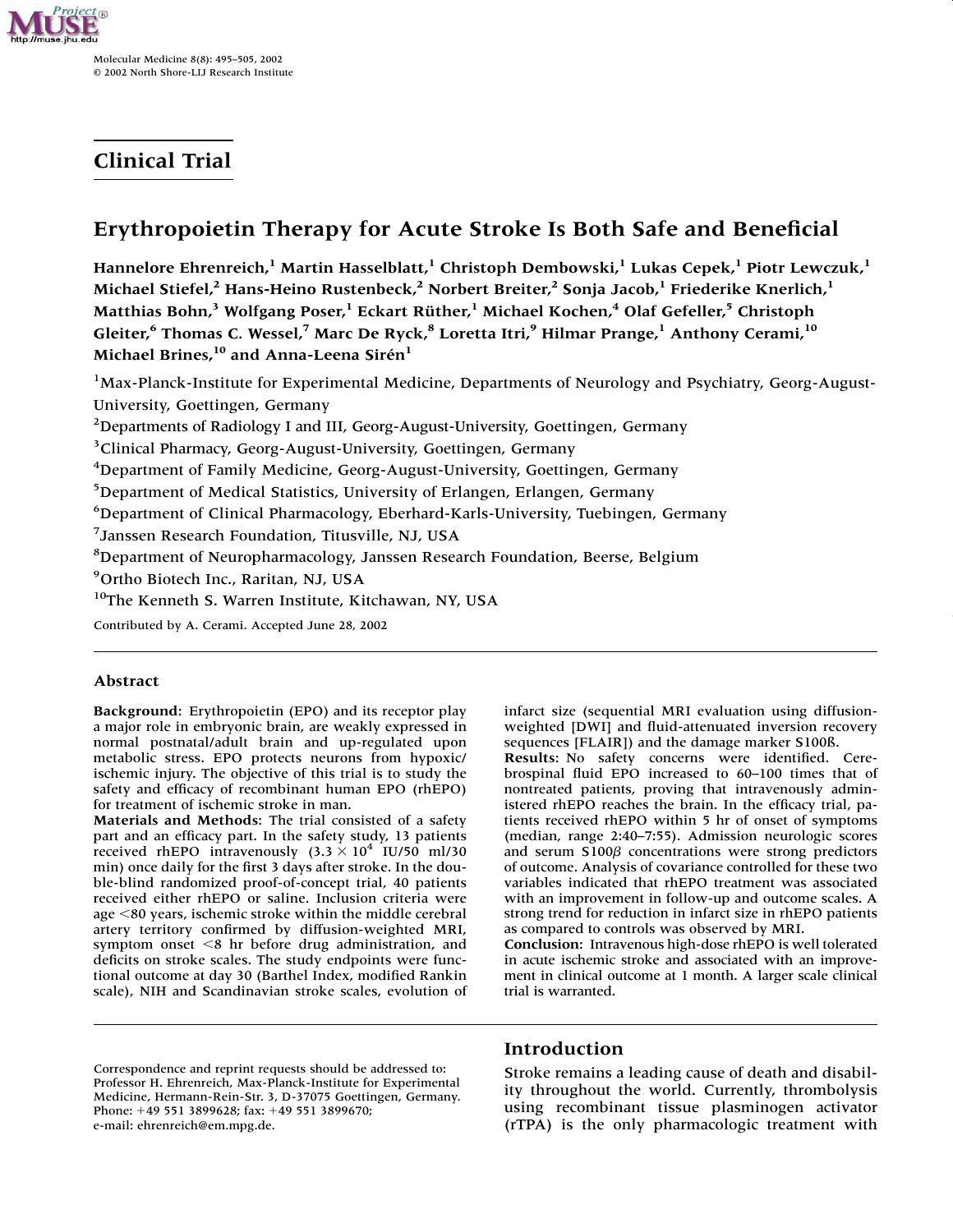acceptable side effects shown to effectively limit neurologic damage in acute stroke (1). Use of rTPA is mainly restricted to those patients who present less than 3 hr after the onset of a nonhemorrhagic stroke, leaving  $>90\%$  of stroke patients without specific treatment. Any successful effort to develop a widely applicable treatment of stroke, complementary and/or alternative to rTPA, would therefore be of major clinical importance.

Although, apart from clot-dissolving strategies, a variety of agents targeting different aspects of stroke pathology appear effective in animal models, successful translation of any to the treatment of human stroke has proven elusive. Recently, attention has focused on potential therapeutic roles for endogenous brain proteins possessing neuroprotective properties. Erythropoietin (EPO), a member of the growth hormone/prolactin cytokine family (2), is one promising candidate. Although EPO was first characterized by and is now widely known for its role as a hematopoietic hormone (3), the detection of EPO and its receptor (EPOR) in rodent and human brain tissue (4–7) as well as in cultured neurons (8,9) and astrocytes (6,9,10) expanded the search for other biological roles of EPO. EPO gene expression in most tissues, including the brain, is oxygen-dependent and regulated by hypoxiainducible factor-1 (3). We have recently observed dramatic changes in the expression of EPO and its receptor localized to regions within and around infarcts in human brain following ischemic/hypoxic injury (11). Similar observations have been obtained in animal models (12). EPO is also neurotrophic in model systems and marked changes in EPO gene expression are a prominent feature of normal brain development (5).

Several research groups have reported that EPO added to neuronal cultures protects against hypoxic and glutamic acid toxicity (7,8,12) and when directly administered into the brain reduces neurologic dysfunction in rodent models of stroke (4,12–15). Furthermore, neutralization of endogenous brain EPO potentiates ischemic brain injury (14), confirming a pivotal role for the endogenous EPO system in neuronal survival after ischemia. Finally, inflammatory cells (16,17) have been shown to express EPOR; thus, EPO may play important roles in modulating the inflammatory response to injury.

We recently showed that EPO does not require intrathecal administration to provide effective neuroprotection; systemically delivered recombinant human (rh) EPO reduces infarct volume by about 75% in a rodent model of middle cerebral artery (MCA) stroke (4). The biological basis of this neuroprotection includes the inhibition of neuronal apoptosis within potentially viable peri-infarct region (penumbra) (15). In this rodent model, rhEPO is neuroprotective when administered 24 hr before arterial occlusion as well as up to 3 hr afterwards.

Partial efficacy is seen as late as 6 hr following the induction of ischemia.

Over the past decade, rhEPO has been administered to millions of patients, many with associated serious medical conditions, as a highly efficacious and safe treatment for anemia. Considering these preclinical and clinical data, rhEPO is an attractive candidate to evaluate as a therapy for human stroke. The aims of the present study were to determine whether the use of rhEPO in acute stroke is safe and whether administration of rhEPO in human stroke is beneficial over a 30-day followup period. We find that rhEPO administered intravenously at high doses to patients with documented acute stroke within the MCA territory is well tolerated and safe. Further, in a doubleblind study, rhEPO administered intravenously within 8 hr of the onset of ischemic symptoms significantly hastens improvement of neurologic function and ameliorates stroke-related disability assessed at 30 days.

## **Patients and Methods**

The study protocol was approved by the Ethical Committee of the Georg-August-University of Goettingen, Germany. Since December 1998, a total of 53 patients have been included in this first study evaluating the use of rhEPO in treating human stroke. The trial consisted of two consecutive parts. After inclusion of 13 patients in the safety study with open-label rhEPO administration (erythropoietin-ß; Roche, Grenzach-Wyhlen, Germany), the study was switched to a double-blind placebocontrolled proof-of-concept trial. Study endpoints were sequential neurologic scoring using the NIH and Scandinavian stroke scales (SSS), clinical outcome ratings at day 30 as assessed by Barthel index and modified Rankin scale, lesion size at days 1, 3, and 18 as determined by MRI and the serum marker of brain injury, S100<sup> $\beta$ </sup> (18,19). Additional clinical variables collected on days 1, 3, 7, 18, and 30 included serum EPO, hematocrit, hemoglobin, leukocyte and thrombocyte counts, partial prothrombin time (PTT), C-reactive protein (CRP), ferritin, transferrin, iron, electrolytes, glucose, blood urea nitrogen (BUN), and creatinine.

## *Inclusion Criteria*

To facilitate determination of the imaging endpoints (a comparative measurement of affected brain area by MRI) only patients with an ischemic stroke in the MCA were accepted. Inclusion further required a definitive temporal onset of symptoms, allowing for rhEPO infusion within 8 hr, as well as neurologic deficits using the stroke scales. A cranial computerized tomography (CT) scan was performed to first exclude any kind of hemorrhage. An acute stroke was confirmed using diffusion-weighted MRI (DWI), whereas fluid-attenuated inversion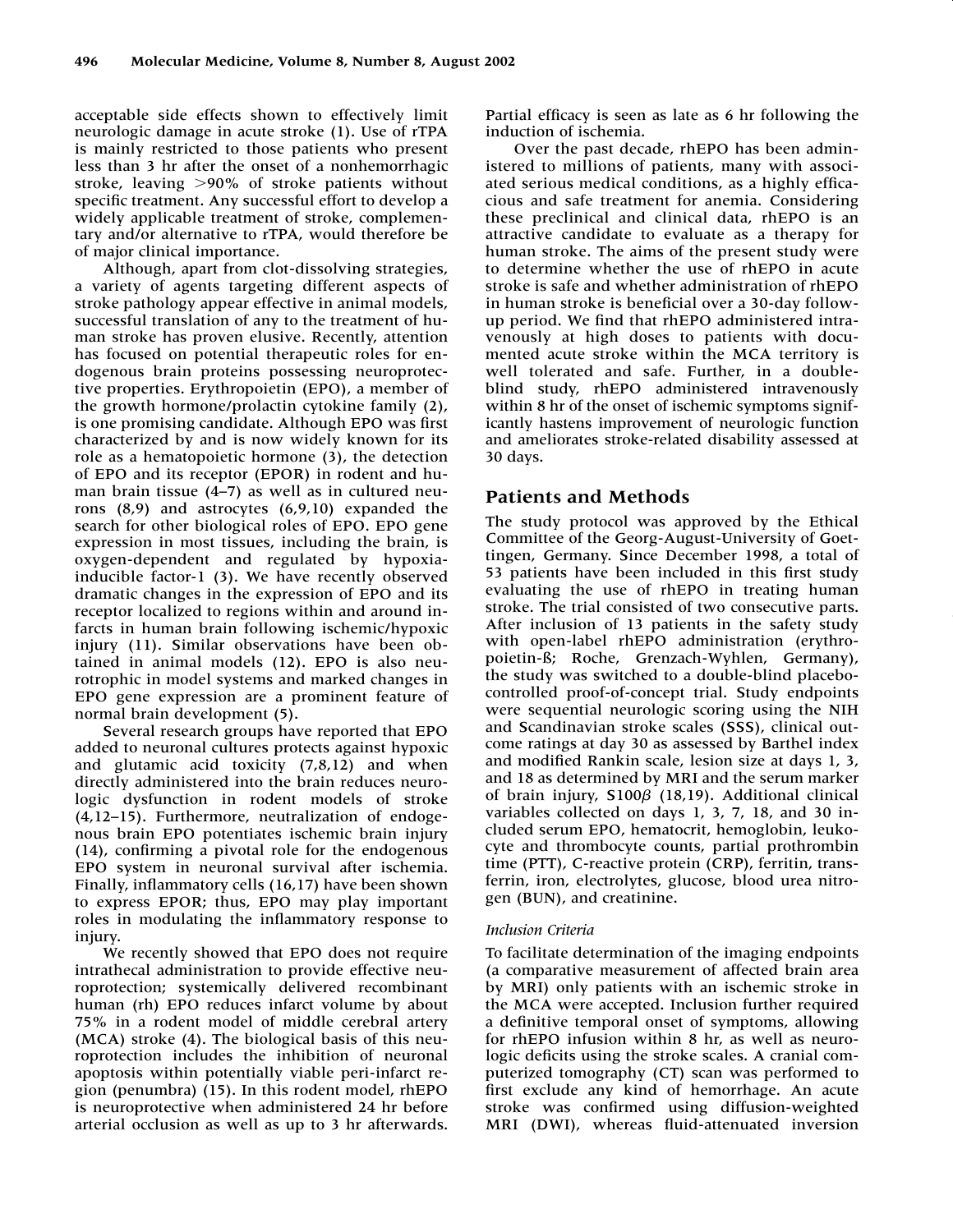recovery (FLAIR) sequences should essentially be free of fresh infarct signs and rule out a recent infarct in the same territory. Enrollment was limited to patients less than 80 years old, and informed consent by patient, entitled relatives, or an independent physician was required.

## *Exclusion Criteria*

Exclusion criteria were defined in part to facilitate evaluation of the study by homogenizing the sample population, as well as in consideration of the literature on rhEPO application in other indications. They included any contraindication to MRI, unclear onset of clinical signs, quickly resolving neurologic symptoms, coma or pre-coma, previous infarction within the same arterial territory, brain trauma or surgery within the last 4 weeks, subarachnoid or intracerebral hemorrhage, intracranial neoplasia, septic embolism, endocarditis, malignant hypertension, florid malignancy, myeloproliferative disorder, polycythemia, allergy against rhEPO, serum creatinine 3 mg/dl, hyperkalemia, follow-up for 30 days not guaranteed, or recent participation in other therapeutic trials.

### *Safety Study*

The safety study goals were to provide data to assess whether intravenously administered rhEPO was safe

in the setting of an acute stroke and, further, whether rhEPO crosses the blood–brain barrier into the brain. Characteristics of the 13 patients enrolled in the safety study are summarized in Table 1. Cerebrospinal fluid (CSF) was obtained from four safety study patients with stroke in the MCA territory to whom rhEPO was administered as an intravenous infusion of 3.3  $\times$  10<sup>4</sup> IU/50 ml/30 min on 3 consecutive days after stroke (total dose 100,000 IU), starting within 8 hr of initial stroke symptoms. The chosen dosage had been among the highest doses tested in clinical trials at the time the study was designed and proven to be well tolerated (20). CSF sampling was performed on day 2, at  $6.4 \pm 5.2$  (mean  $\pm$  SEM) hr after the second infusion. For comparison, CSF was also obtained from two patients (a 68-year-old man, and a 74-year-old woman) of the intensive care unit who had an acute stroke in the MCA territory (36 and 48 hr ago), happened to have a lumbar puncture for diagnostic reasons but were not in the EPO study and had not received rhEPO, and from 6 neurologic disease controls (essentially healthy patients undergoing a diagnostic evaluation for migraine or lower back pain and who also did not receive rhEPO).

## *Double-Blind Proof-of-Concept Study*

Forty patients were enrolled in the double-blind proof-of-concept study. For blinding, a pharmacist

|                                                                                               |                                       |                                        | Part II: Double-Blind           |                              |
|-----------------------------------------------------------------------------------------------|---------------------------------------|----------------------------------------|---------------------------------|------------------------------|
|                                                                                               | Part I: Safety<br>rhEPO<br>$(n = 13)$ | rhEPO<br>$(n = 21)$                    | Placebo<br>$(n = 19)$           | $\mathbf f$                  |
| Age (years; median, range)                                                                    | $68(21 - 78)$                         | $68(39 - 80)$                          | $63(49 - 79)$                   | n.s.                         |
| Sex (male/female)                                                                             | 8/5                                   | 15/6                                   | 13/6                            | n.s.                         |
| Hemisphere (left/right)                                                                       | 5/8                                   | 11/10                                  | 10/9                            | n.s.                         |
| Stroke subtype<br>Cardioembolic<br>Small vessel occlusive<br>Large vessel occlusive<br>Other  | 6<br>4<br>1<br>$\overline{2}$         | 9<br>3<br>5<br>$\overline{\mathbf{4}}$ | 10<br>3<br>$\overline{4}$<br>2  | n.s.<br>n.s.<br>n.s.<br>n.s. |
| ASA pretreatment                                                                              | 7                                     | 5                                      | 9                               | n.s.                         |
| Stroke scales<br>SSS (median, range)<br>NIHSS (median, range)                                 | $31(9-46)$<br>$12(4 - 27)$            | $30(8-52)$<br>$11(3-26)$               | $30(6 - 54)$<br>$11(1-28)$      | n.s.<br>n.s.                 |
| Imaging<br>DWI (cm <sup>3</sup> ; mean $\pm$ SEM)<br>FLAIR (cm <sup>3</sup> ; mean $\pm$ SEM) |                                       | $40.1 \pm 11.8$<br>$14.1 \pm 8.5$      | $35.4 \pm 8.0$<br>$3.8 \pm 1.3$ | n.s.<br>n.s.                 |
| Mean arterial blood pressure<br>(mm Hg; median, range)                                        | $122(109-145)$                        | $127(91-150)$                          | $130(100 - 177)$                | n.s.                         |
| CRP (U/I; mean $\pm$ SEM)                                                                     | $4.3 \pm 0.8$                         | $13.3 \pm 6.6$                         | $9.0 \pm 4.6$                   | n.s.                         |
| Glucose (mg%; mean $\pm$ SEM)                                                                 | $146.7 \pm 19.9$                      | $123.5 \pm 8.7$                        | $137.2 \pm 14.0$                | n.s.                         |
| Time to treatment (h:min)<br>(median, range)                                                  | $6:20(3:30-8:00)$                     | $5:00(2:40-7:55)$                      | $4:45(3:20-7:45)$               | n.s.                         |

**Table 1. Baseline characteristics of the patients in the two parts of the study**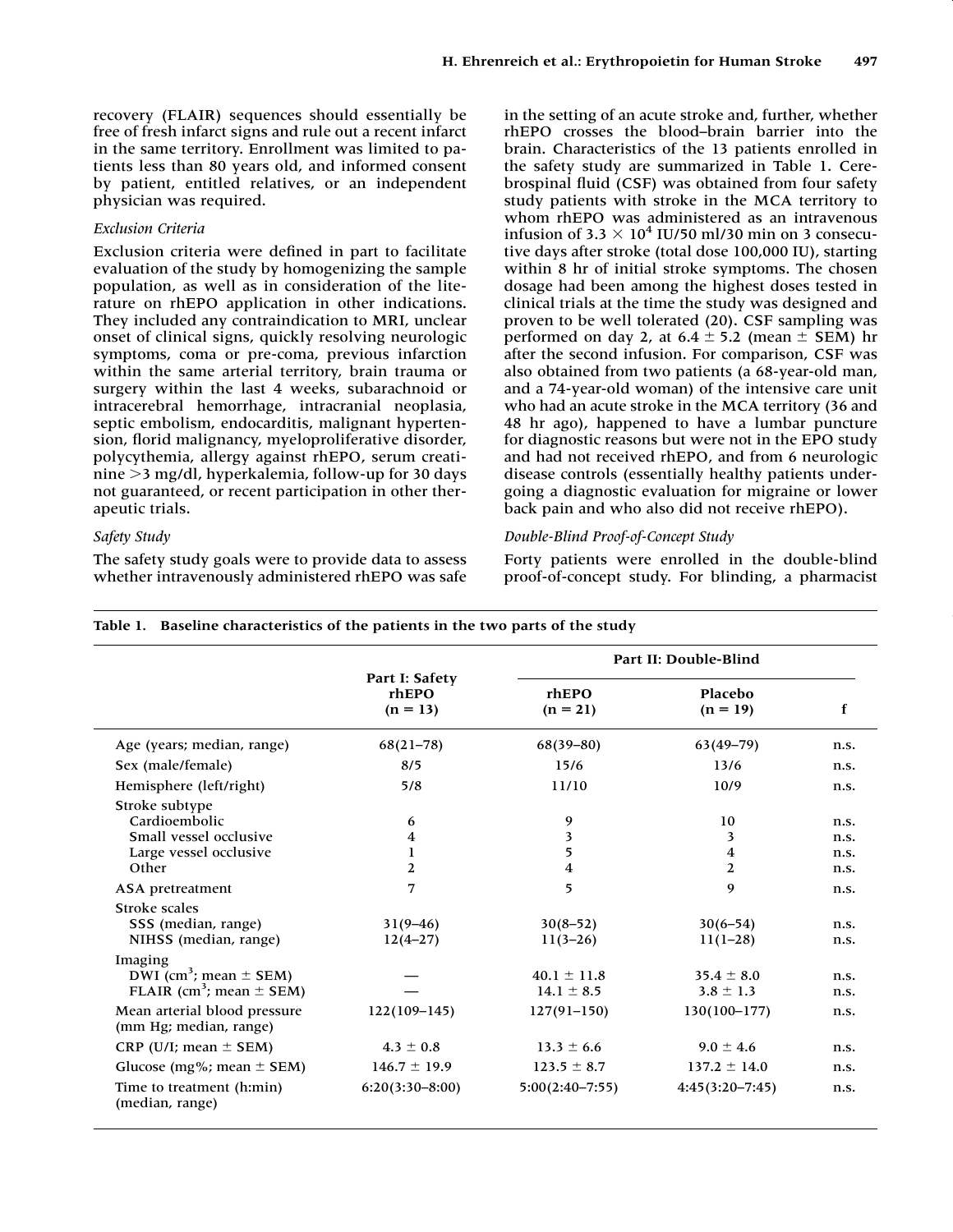prepared and numbered identical vials containing either saline (0.9% NaCl) or EPO reconstituted in saline. The vials were randomly assigned to patients upon enrollment with the contents of each vial known only by the pharmacist. None of the clinicians performing neurologic or imaging analyses had access to any of the serum laboratory data obtained (platelet or reticulocyte counts) during the study. Serum EPO levels were analyzed only after unblinding the study. Study groups turned out to be highly comparable with respect to baseline characteristics, with no significant differences in age, sex, hemisphere involved, NIHSS, SSS scores or DWI lesion size upon enrollment (Table 1). Time to treatment was slightly better as compared to the safety study, due to improvements in enrollment management, but did not differ significantly between treatment groups, nor did pretreatment of patients with aspirin or presumed stroke etiology differ. In addition, pre-existing risk factors as determined by medical history were not different in the two groups. Also, blood pressure upon admission, glucose, and C-reactive protein levels in serum were comparable.

#### *Study Design*

A history and physical examination were obtained for every stroke patient screened for participation in the study, followed by a routine laboratory evaluation and cranial CT scan before being referred to MRI. Following initial MRI, the final decision upon inclusion was made based on the criteria delineated. Intravenous infusion of rhEPO (3.3  $\times$  10<sup>4</sup> IU/50 ml/ 30 min) was started immediately thereafter, in all cases within the first 8 hr after onset of symptoms (day 1). EPO was administered again 24 and 48 hr later to provide a cumulative dose of 100,000 IU of rhEPO for each stroke patient. For the control arm of the study, saline (0.9% NaCl) was used as placebo. MRI data were also obtained on days 3 and 18. Neurologic scoring and laboratory tests were performed on days 1 (before treatment), 3, 7, 18, and 30 following stroke onset. For determination of EPO in serum, an additional blood sample was taken 3 hr after each rhEPO infusion. Blood pressure was measured on days 1, 2, and 3 on the left arm with the patient maintained in a 30° head up tilt immediately before and 5, 15, 30, 60, 120, and 180 minutes after the start of the rhEPO infusion.

#### *S100ß Assay*

Serum concentrations of S100ß, a glial marker of brain damage (18), were determined using the LIAISON-Sangtec-S100 assay (Byk-Sangtec Diagnostica, Diezenbach, Germany). The sensitivity of the assay is 0.02  $\mu$ g/l. Normal serum concentrations of S100ß are  $\leq 0.12 \mu g/l$ .

## *Erythropoietin ELISA*

Concentrations of EPO were measured in serum (efficacy study) and in paired samples of CSF and

serum (safety study) using a commercially available ELISA kit (R&D Systems, Wiesbaden, Germany) according to the manufacturer's protocol. Serum samples of the double-blind study were not analyzed before unblinding of the study. CSF from control subjects was concentrated by drying 2 ml of CSF overnight under nitrogen, and the sample rediluted with the sample diluent (included in the kit) to the final volume of 120  $\mu$ . This procedure improved the sensitivity of the kit allowing measurement of EPO in normal CSF (lower limit of detection  $0.2$  mU/ml). For determination of fractional recovery, paired samples  $(n = 3)$  of CSF and CSF spiked with 20  $\mu$ l of the 50 mU/ml rhEPO standard (included in the kit) were dried, rediluted, and measured in parallel with a recovery of 95%, 112%, and 102%.

# *MRI Evaluation of Lesion Size*

MRI data were obtained on days 1, 3, and 18. During each session, DWI and FLAIR images were produced, consisting of 16 and 20 comparable horizontal sections, respectively. To determine the lesion size and its evolution over time, a standard volumetric procedure was performed using the EasyVision software (CT/MR Release 2.1 Level 5, Philips Medical Systems, Best, The Netherlands) on a Sun workstation.

#### *Data Analysis*

Primary endpoints evaluated were neurologic scores (NIH and SSS) and functional outcome at day 30 (Barthel's and modified Rankin). Secondary endpoints were time-dependent changes in the neurologic scores and serum marker of injury (S100 $\beta$ ) over 30 days, as well as infarct size at days 3 and 18 as assessed by DWI and FLAIR. Several considerations guided the approach to the data analysis. First, the wide range of severity of stroke at enrollment (NIHSS range of 1–28) contributed a major share of the data variance because the neurologic score is the major determinant of both outcome and lesion size, as has been reported by many studies (21,22). Second, early evaluation of infarct size can be accurately obtained by use of MRI and serum markers which increase by day 3 (22,23). Of these, S100 $\beta$ , a product of activated astroglia and oligodendrocytes, is a marker released in proportion to the size of the infarct, with a clear biological relevance to inflammation and injury (18,24). Further, S100 $\beta$  has been shown to predict neurobehavioral outcome after stroke (19). Multiple regression analysis was performed with the outcome measures serving as dependent variables, and treatment as the independent variable, with admission stroke score and  $\text{S}100\beta$ concentration on day 3 as covariates in the analysis. Inclusion of other covariates such as age or time to treatment did not change the results of the analysis. Ordinal data (Barthel and modified Rankin) were analyzed using logistical methods. Furthermore, Mann-Whitney U-test, Fisher exact probability test, or independent Student's *t*-test were used where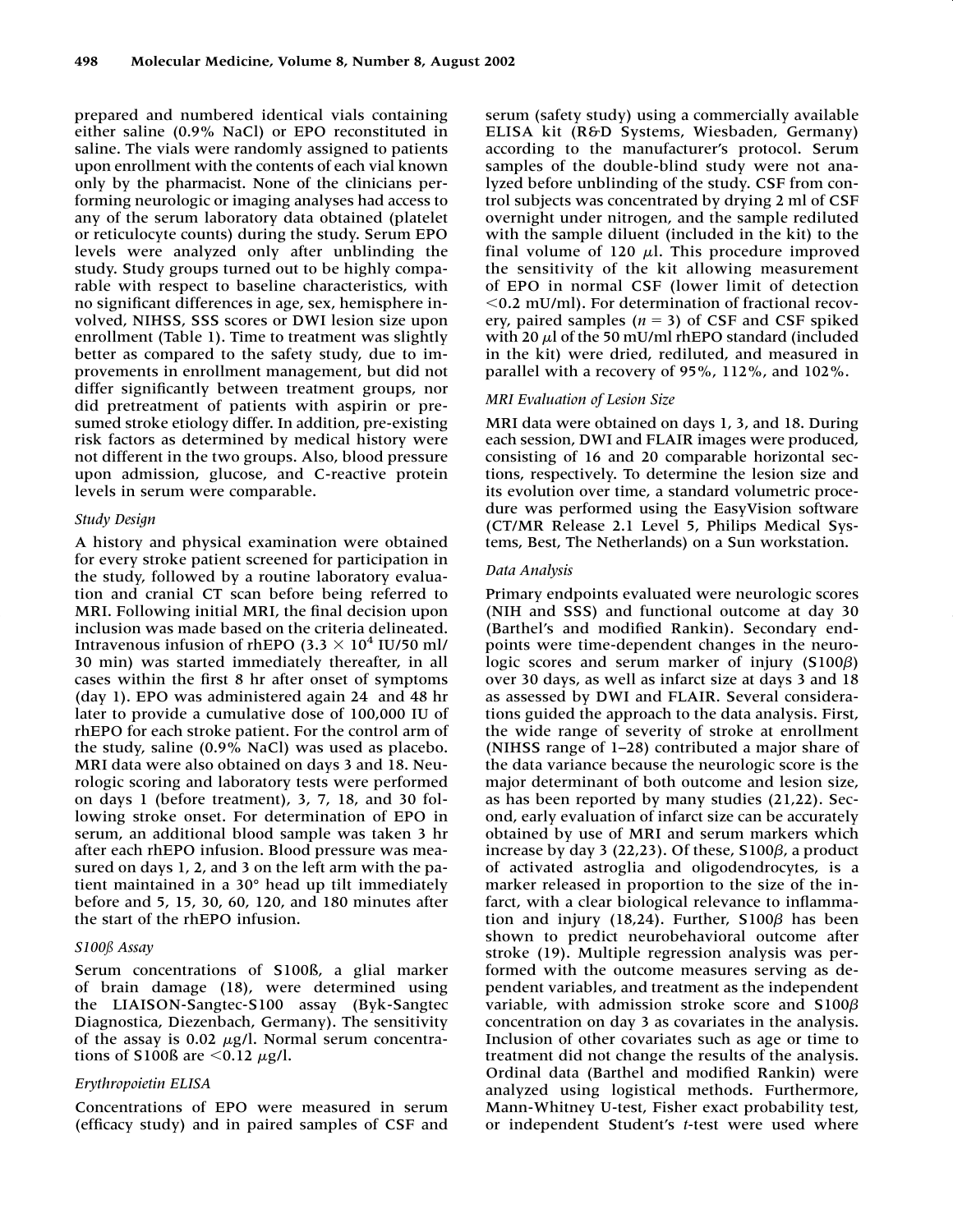indicated. A percentile distribution analysis, originally devised for the quantitative evaluation of cerebral infarct volume (25), was applied both to evolution of the lesion size (DWI) and to the NIHSS. Briefly, the scores within each treatment group were ranked in an ascending order and the ranks were converted into percentiles. Individual scores were displayed as a function of the percentile rank within their group, whereas scores of each group were matched according to their corresponding percentile rank. This allows a quantitative display of individual data points, revealing the spectrum of change between groups. Three patients died during the course of the study. None of the deaths was related to treatment. They occurred much later in the course of post-stroke complications. In the clinical analysis (NIHSS, SSS, Barthel, and Rankin), dead patients received the worst possible score, which actually tends to worsen the results of the study (Figs. 2 and 3). In the percentile distribution analysis (Figs. 1 and 5)



**Fig. 1. Percentile distribution analysis of NIH stroke scale for placebo and rhEPO-treated patients (A) upon admission (baseline); (B) at day 30 after treatment.** Note the remarkable dissociation of curves over time for moderately to severely affected patients.

and the imaging analysis (Fig. 4), patients were censored at death since individual data points are presented or required.

## **Results**

Of the 320 stroke patients screened for participation in the trial, less than  $20\%$  ( $n = 53$ ) fulfilled the enrollment criteria. The most common reasons for exclusion were time to treatment longer than 8 hr, infarcts outside the MCA territory, contraindications to MRI, older than 80 years, or quickly resolving neurologic symptoms consistent with a transient ischemic attack. About half of the patients enrolled had a cardioembolic etiology (Table 1).

#### *Safety Study*

Baseline characteristics of patients studied are summarized in Table 1. Intravenous infusion of rhEPO  $(3.3 \times 10^4$  IU/50 ml/30 min) was started within the first 8 hr (median 6 hr 20 min; range 3 hr 30 min to 8 hr) after onset of symptoms (day 1) and was readministered 24 hr and 48 hr later (days 2 and 3). Serum levels of rhEPO obtained 3 hr after each rhEPO infusion rose to a mean  $\pm$  SD of 4132 + 561,  $4794 \pm 1183$ , and  $5649 \pm 903$  mU/ml on days 1, 2, and 3, respectively, which was not associated with any changes in blood pressure. The hematocrit, hemoglobin, and red blood cell counts remained stable throughout the 30-day observation period. Simultaneous samples of the CSF of patients receiving rhEPO contained EPO at a concentration more than 60 times greater  $(17.1 \pm 5.6 \text{ mU/ml}, n = 4)$ than samples obtained from two nontreated stroke patients (0.7 mU/ml and 0.3 mU/ml) or patients with other neurologic conditions (0.3  $\pm$  0.06 mU/ml, *n* = 6)  $(p < 0.01)$ .

#### *Double-Blind Proof-of-Concept Study*

Figure 1A illustrates that the study groups were highly comparable in terms of baseline stroke severity. In the efficacy study, three deaths occurred, one within the placebo arm (day 6, malignant brain edema as a consequence of progressive stroke resulting in total infarction of the left MCA territory) and two within the rhEPO arm (day 17 and day 27 from pneumonia, sepsis, multi-organ failure). Time to drug infusion was 5 hr (range 2 hr 40 min to 7 hr 55 min) for rhEPO and 4 hr 45 min (range 3 hr 20 min to 7 hr 45 min) for placebo. The use of intravenous heparin during the course of the study was not different between the two groups (placebo, 11/19; rhEPO, 11/21). Other admission values, including S100 $\beta$  and stroke scores, were not significantly different (Table 1).

Serum EPO concentrations obtained for the first nine rhEPO-treated patients rose to a mean of  $5148 +$ 1094 mU/ml (Table 2) and were not associated with blood pressure changes. Follow-up neurologic scorings obtained on days 3, 7, 18, and 30, using the NIH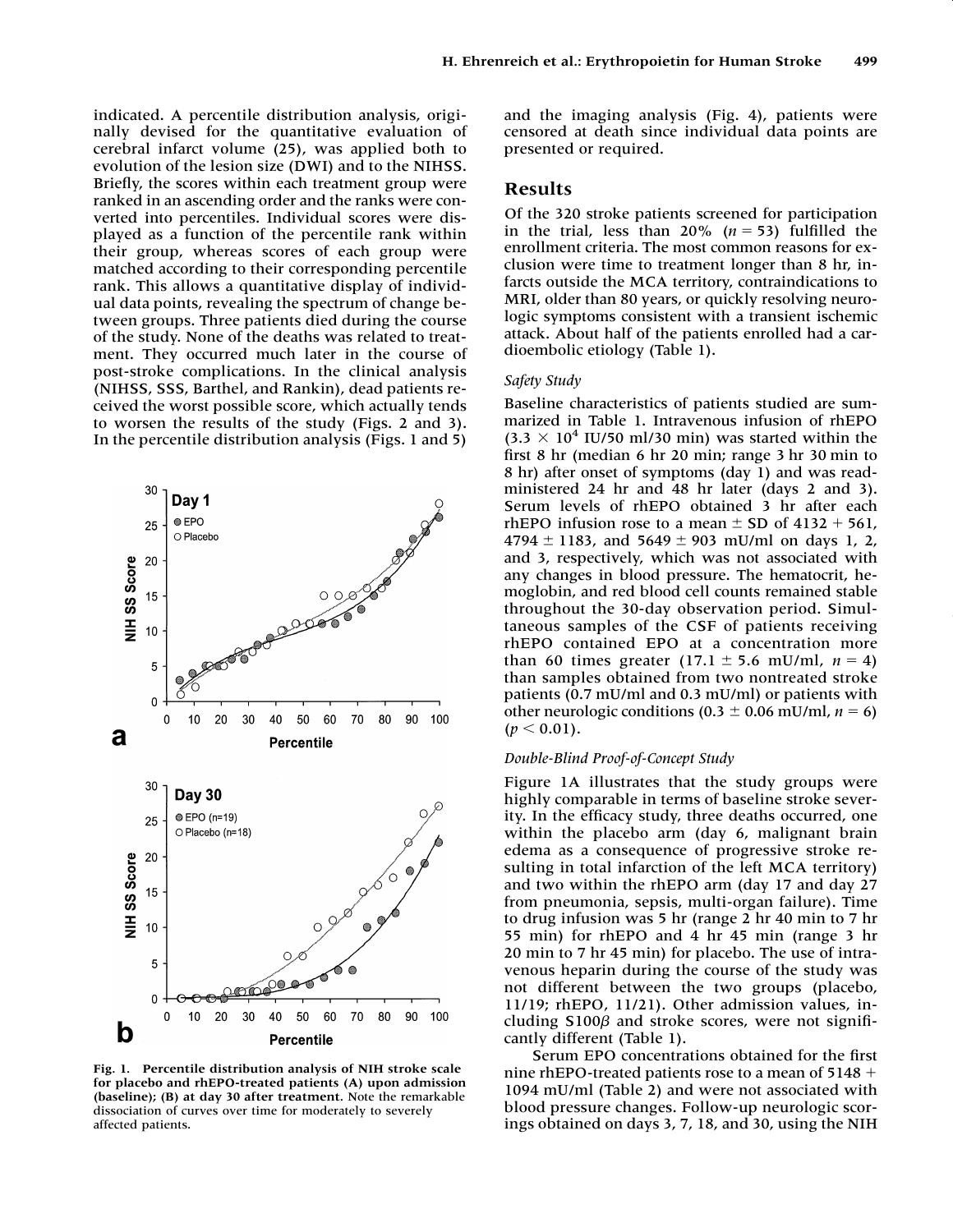

**Fig. 2. Functional recovery of patients in the double-blind proof-of-concept trial. (A)** NIH stroke scale. **(B)** Scandinavian stroke scale. Data represent mean **SEM** ( $n = 19$  for placebo,  $n = 21$  for rhEPO). *p*-Values according to multiple regression analysis. Dead patients received the worst possible score.

and Scandinavian stroke scales, expectedly agreed well. Nevertheless, because of inherent differences in the rating of severely affected comatose patients, the relationship between NIHSS score and SSS score is not linear: In the NIHSS, motor function is scored in all extremities, whereas in the SSS only motor function of the affected side is rated. This explains the slightly different results obtained with the two scales (Fig. 2 A and B). In fact, the rhEPO-treated patients improved earlier with the largest difference between the treatment groups occurring on day 18 (score differences of 9 in the SSS and 4 in the NIHSS; Fig. 2 A and B). The Scandinavian stroke

scale data showed an earlier improvement, with a significant difference evident by day 7. The better course of the rhEPO-treated patients continued throughout the remaining study period. A generally similar pattern was obtained using the NIHSS, except that a significant improvement was only observed on day 18 ( $p < 0.03$ ) and was maintained to day 30 ( $p < 0.09$ ). The diminished separation between the treatment groups in both stroke scales at day 30 appears to depend on an improvement in the placebo arm scores (Fig. 2 A and B). Percentile distribution analysis of the NIHSS illustrates a clear separation between treatment groups at day 30 (Fig. 1B).

![](_page_5_Figure_5.jpeg)

**Barthel Index** 

**Rankin Scale** 

**Fig. 3. Clinical outcome of patients in the double-blind proof-of-concept trial. (A)** Barthel index (rhEPO versus placebo  $p < 0.05$ ). **(B)** Modified Rankin scale (rhEPO versus placebo  $p < 0.07$ ) on day 30. Dead patients received the worst possible score.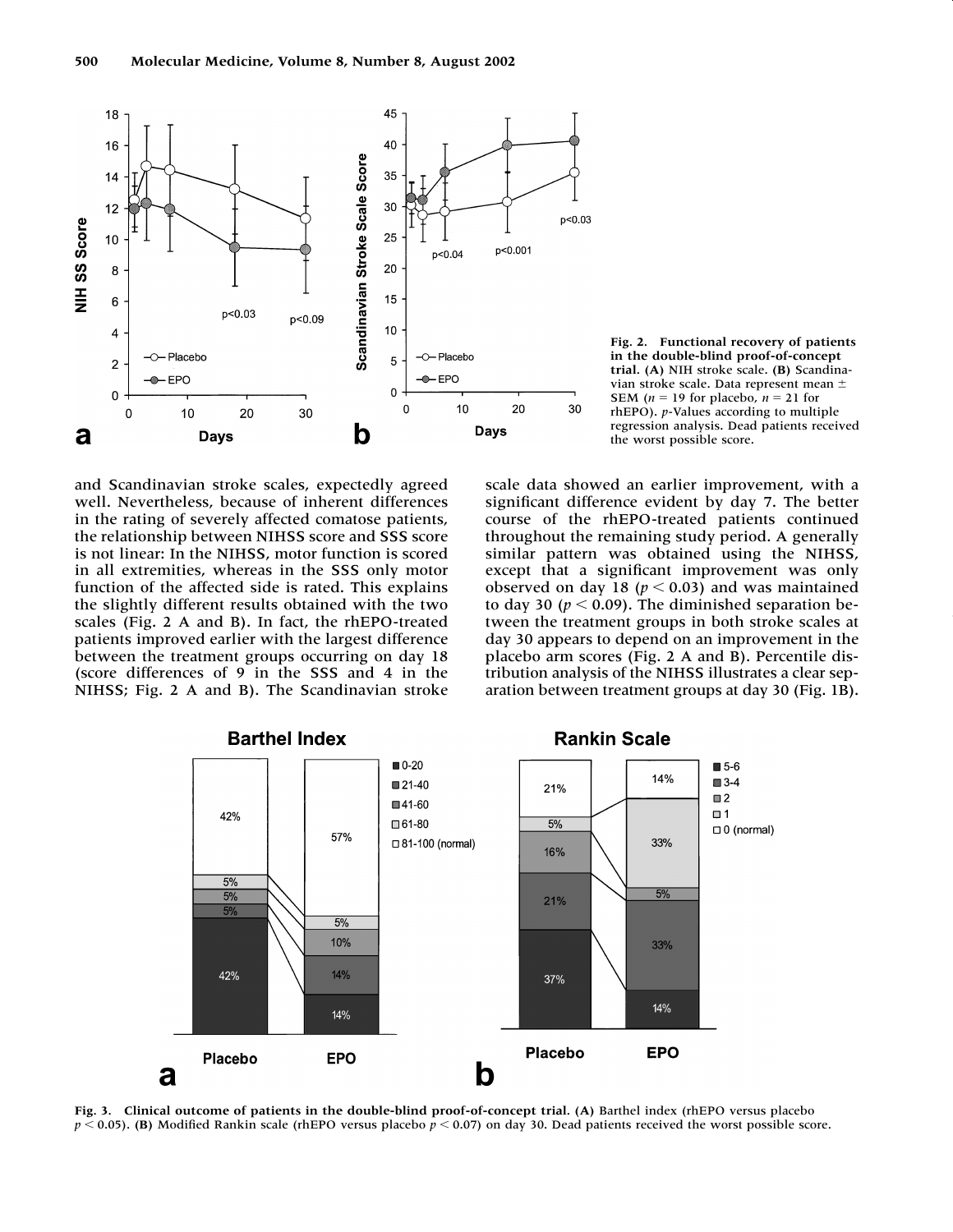![](_page_6_Figure_1.jpeg)

The subgroup of mildly affected patients is, however, likely to have a good recovery independent of the treatment arm. The clinical outcome evaluation performed using the Barthel index also showed a significantly superior outcome after rhEPO treatment

![](_page_6_Figure_3.jpeg)

**Fig. 5.** Percentile distribution analysis of DWI for placebo and rhEPO-treated patients **(A)** upon admission (baseline); **(B)** at day 18 after treatment. Note the remarkable dissociation of curves over time for moderately to severely affected patients.

**Fig.4 Evolution of lesion size of patients in the efficacy trial. (A)** DWI. **(B)** FLAIR. Data represent mean  $\pm$  SEM. *p*-Value according to multiple regression analysis. Dead patients have been censored.

 $(p < 0.05)$ . As shown in Figure 3A, at 1 month 42%, of the placebo patients were severely affected (score  $\langle 20 \rangle$ , compared to 14% of the rhEPO-treated patients. Further, the percentage of patients with a good outcome (score  $>80$ ) was 57% in the rhEPO group compared to 42% in the placebo group. Similar results were obtained for the modified Rankin scale with 37% of the placebo patients severely affected (score 5–6) compared to 14% of the rhEPO patients (Fig. 3B). The results of the modified Rankin evaluation, however, failed to reach statistical significance  $(p < 0.07)$ .

Serial MRI data are presented in Figure 4. A superior course in rhEPO versus placebo patients was evident in the DWI on day 18 ( $p = 0.05$ ). Inspection of the percentile distribution analysis of the DWI data (Fig. 5) shows a distinct dissociation between groups in respect to evolution of lesion volume. The serum marker of infarct damage, S100 $\beta$ , was identical in both groups on admission to the trial and increased after time of infarct, peaking by day 7. The rhEPO group peaked at a lower level and earlier than the placebo group and thereafter returned to within the normal range sooner (Fig. 6). At day 30, serum S100 $\beta$  of the rhEPO-treated group had normalized, whereas those of the placebo treated group remained elevated  $(p < 0.05)$ .

Selected follow-up laboratory parameters are presented in Table 2. The hematocrit and red blood cell counts did not increase to levels exceeding the normal range in rhEPO patients. There was only a tendency toward higher levels of these parameters in the rhEPO-treated group as compared to controls. In contrast, the hematocrit of placebo-treated patients fell slightly. As expected, the reticulocyte count increased to  $29.2 \pm 10.0\%$  in rhEPO-treated patients, peaking at day 7 and normalizing thereafter (data not shown). Thrombocyte counts showed comparable increases by day 18 in both treatment groups.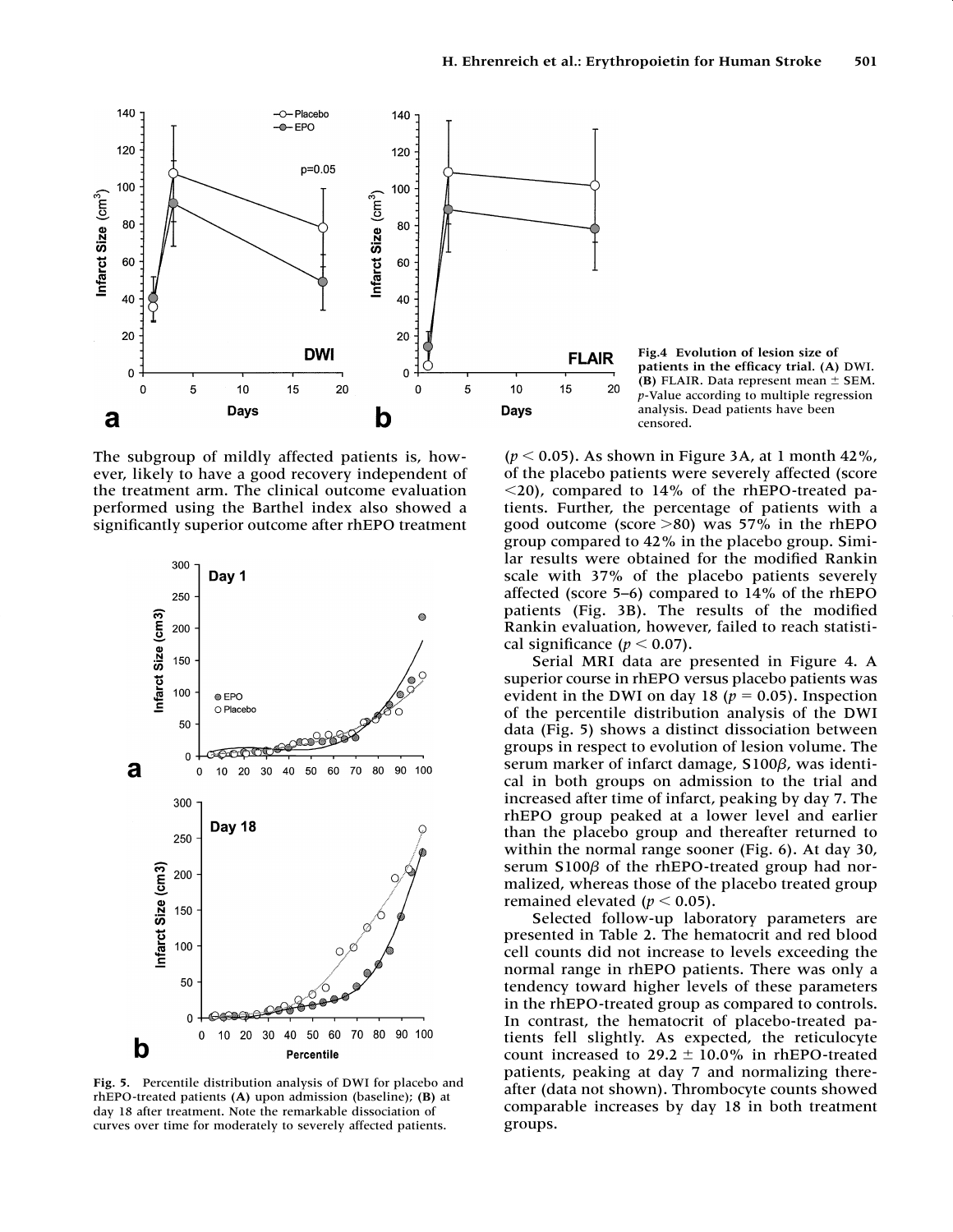![](_page_7_Figure_1.jpeg)

**Fig. 6.** Time course of serum S100 $\beta$  levels in placebo and **rhEPO-treated patients over the 30-day follow-up period.** Data represent mean  $\pm$  SEM. Mann-Whitney U-test. The dashed line denotes normal serum concentration.

## **Discussion**

Although a number of therapeutic trials for stroke have been undertaken in the past decade, no broadly applicable, safe, and efficacious treatment has been identified (26–28). The present data support a novel approach to neuroprotection of cerebral ischemic injury by use of rhEPO, clinically one of the bestcharacterized and well-tolerated therapeutics. The clear-cut results of this trial supporting a significantly better recovery of rhEPO-treated versus placebo-treated patients with respect to the clinical endpoints of stroke and outcome scales, coupled with a faster normalization in the circulating serum marker of injury, S100 $\beta$ , and a more favorable outcome in MRI data, compelled us to report these results despite the relatively small number of patients studied thus far.

It is important to note that only one patient recruited into this study could be administered rhEPO within the critical 3 hr time window found for effective rTPA therapy (1), which is, apart from aspirin, the only currently approved protective treatment for acute stroke. The 3-hr time window is likely of critical relevance for rhEPO as well, because programmed cell death, one target of rhEPO therapy (15), is initiated within 3 hr after infarction (29). We have evaluated this issue in detail using a rodent model of MCA stroke, for which administration of a single dose of rhEPO 3 hr after occlusion is as effective as when given at occlusion, but is only 50% as active if delayed to 6 hr. By 9 hr after occlusion, rhEPO is without neuroprotective benefit in rats (4). In retrospect, not much can be said about a potential influence of a late inclusion time point in the present study. In the double-blind (efficacy)

part, the time to treatment was much shorter than the designated 8-hr time window in most patients. In fact, only two patients in each group were included after 6 hr of onset of symptoms. Although time course and sequence of pathophysiologic events contributing to the evolution of ischemic lesion may be somewhat different in man and rat, it is a distinct possibility that patients administered rhEPO within 3 hr of stroke onset would experience an even better outcome than observed in the present study.

Although a variety of in vivo and in vitro studies show that EPO is also protective of excessive (neurotoxic) excitation (4,14), the protection observed here appears to mainly target later events (e.g., apoptosis or inflammation subsequent to brain injury) (4). In fact, rhEPO will likely provide significant protection only within the penumbra and not within the ischemic core. Pathologic/regenerative processes of longer latency than examined in this study may also be beneficially affected (15,30). Whether the more rapid improvement noted in the rhEPO treatment group will be maintained over longer periods of follow-up will need testing by conducting additional clinical trials. Prerequisite for the use of peripherally applied rhEPO in stroke was to demonstrate the availability of this large (34,000-dalton) molecule in the brain after intravenous infusion. The results of the safety study confirmed that intravenous administration of a total of 100,000 IU of rhEPO after a documented stroke led to a 60- to 100-fold increase in CSF EPO levels. Interestingly, our rat experiments suggest that movement of EPO into the CSF does not even require a breakdown of the blood–brain barrier: Peak concentrations of EPO in CSF from the cisterna magna after intraperitoneal injection amount to 0.5–1% that of serum at around 3.5 hr (unpublished observations).

The use of the neurochemical serum marker, S100 $\beta$ , provides valuable information concerning nervous tissue injury. Although the biological function of S100 $\beta$  is not entirely clear, its release into the circulation is associated with secretion by reactive astrocytes and functional disturbances of membrane integrity (31). The normalization of S100 $\beta$  after 30 days for the rhEPO arm but not the placebo arm may suggest that the inflammatory processes and/or blood–brain barrier integrity improve more rapidly or completely after rhEPO administration.

For statistical analysis of the data, it was necessary to control for the admission stroke score as well as the S100*β* levels at day 3, as both have been shown to be strong predictors of outcome (19,21). Because the admission stroke scores and day 3 S100 $\beta$ serum levels were similar in both patient groups, a similar outcome would be predicted, in contrast with the findings of this study. The results of the percentile distribution analysis of NIHSS and DWI data (Figs. 1 and 5) do not only demonstrate a clear dissociation of curves upon the respective later time point but also suggest that the predominant effect of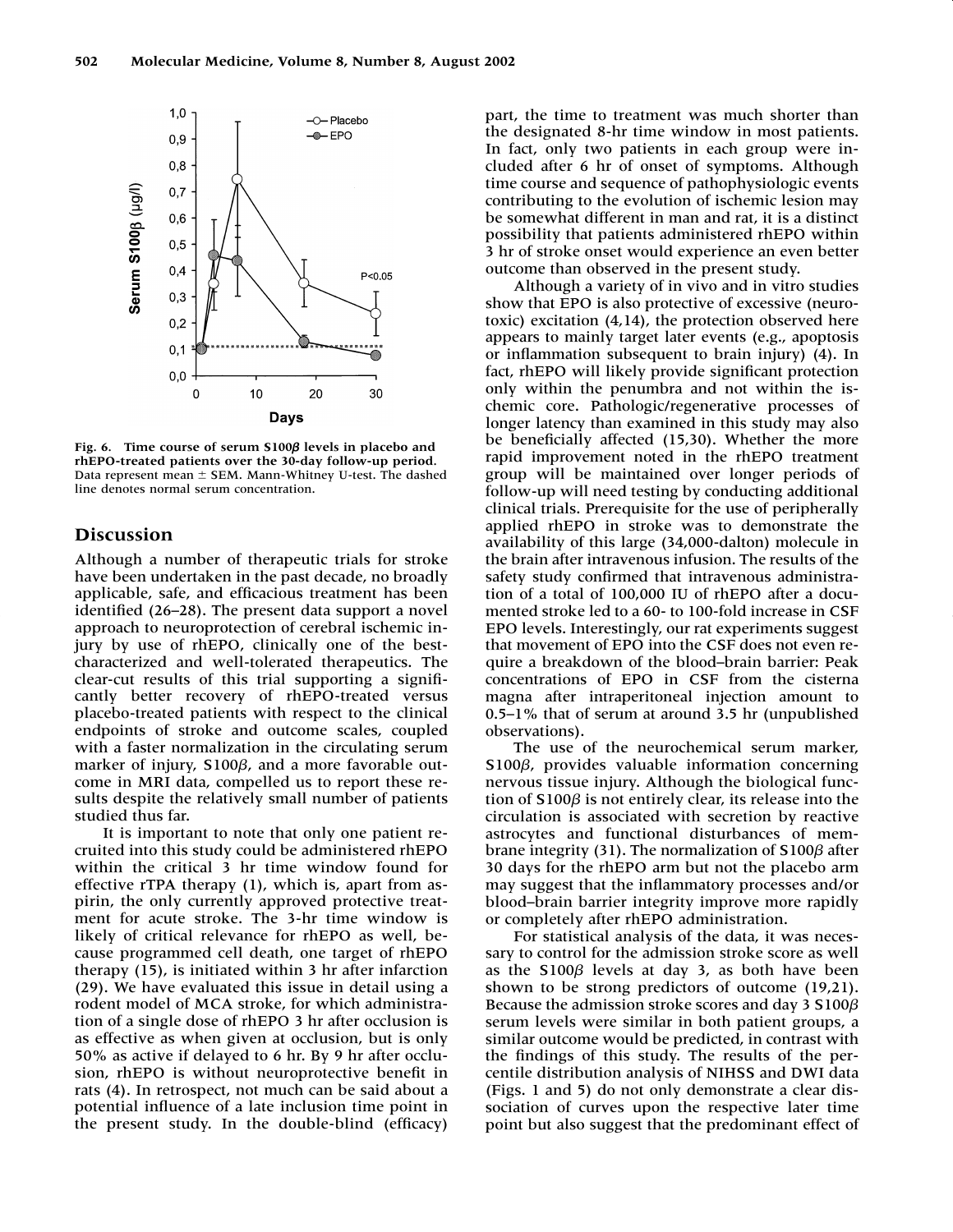Table 2. Follow-up parameters in part II of the study (double-blind) **Table 2. Follow-up parameters in part II of the study (double-blind)**

|                                                 | Day 1                                            |                                              | Day $3$            |                                | Day 7                                                                                                                                |                   | Day 18                            |                                    | Day $30$          |                  |
|-------------------------------------------------|--------------------------------------------------|----------------------------------------------|--------------------|--------------------------------|--------------------------------------------------------------------------------------------------------------------------------------|-------------------|-----------------------------------|------------------------------------|-------------------|------------------|
|                                                 | rhEPO                                            | Placebo                                      | rhEPO              | Placebo                        | rhEPO                                                                                                                                | Placebo           | rhEPO                             | Placebo                            | rhEP <sub>0</sub> | Placebo          |
|                                                 | Hematocrit (%) $43.10 \pm 0.90$ $42.70 \pm 1.39$ |                                              | ± 1.00<br>41.70    | $40.20 \pm 1.27$               | $41.40 \pm 1.46$ 38.00 $\pm$ 1.91                                                                                                    |                   | $41.80 \pm 1.23$ 38.60 $\pm 1.61$ |                                    | $42.00 \pm 1.06$  | $40.50 \pm 1.25$ |
| Red blood cell<br>:<br>ount $(10^6/\mu{\rm l})$ |                                                  | $4.80 \pm 0.12$ $4.70 \pm 0.16$              | $\pm 0.11$<br>4.60 | $4.40 \pm 0.13$                | $4.50 \pm 0.16$                                                                                                                      | $4.20 \pm 0.22$   | $4.60 \pm 0.15$                   | $4.20 \pm 0.19$                    | $4.70 \pm 0.14$   | $4.40 \pm 0.16$  |
| :ount $(\times 10^3/\mu l)$<br>hrombocyte       |                                                  | $226.20 \pm 14.12$ $213.50 \pm 11.69$ 218.00 | ± 15.56            |                                | $218.90 \pm 14.14$ $243.20 \pm 19.78$ $239.40 \pm 13.17$ $344.50 \pm 26.61$ $362.30 \pm 39.46$ $246.40 \pm 19.62$ $282.10 \pm 20.76$ |                   |                                   |                                    |                   |                  |
| Serum EPO*<br>UI)                               |                                                  | $10.60 \pm 1.58$ 12.00 $\pm$ 1.09            | 5148.40            | $\pm 1094.64$ 19.50 $\pm 2.75$ | $24.40 \pm 4.37$                                                                                                                     | $31.60 \pm 12.59$ | $8.00 \pm 1.00$                   | $28.50 \pm 11.73$ 14.90 $\pm$ 3.56 |                   | $21.00 \pm 5.64$ |
|                                                 |                                                  |                                              |                    |                                |                                                                                                                                      |                   |                                   |                                    |                   |                  |

\*Determined in the first nine patients of each group only. \*Determined in the first nine patients of each group only.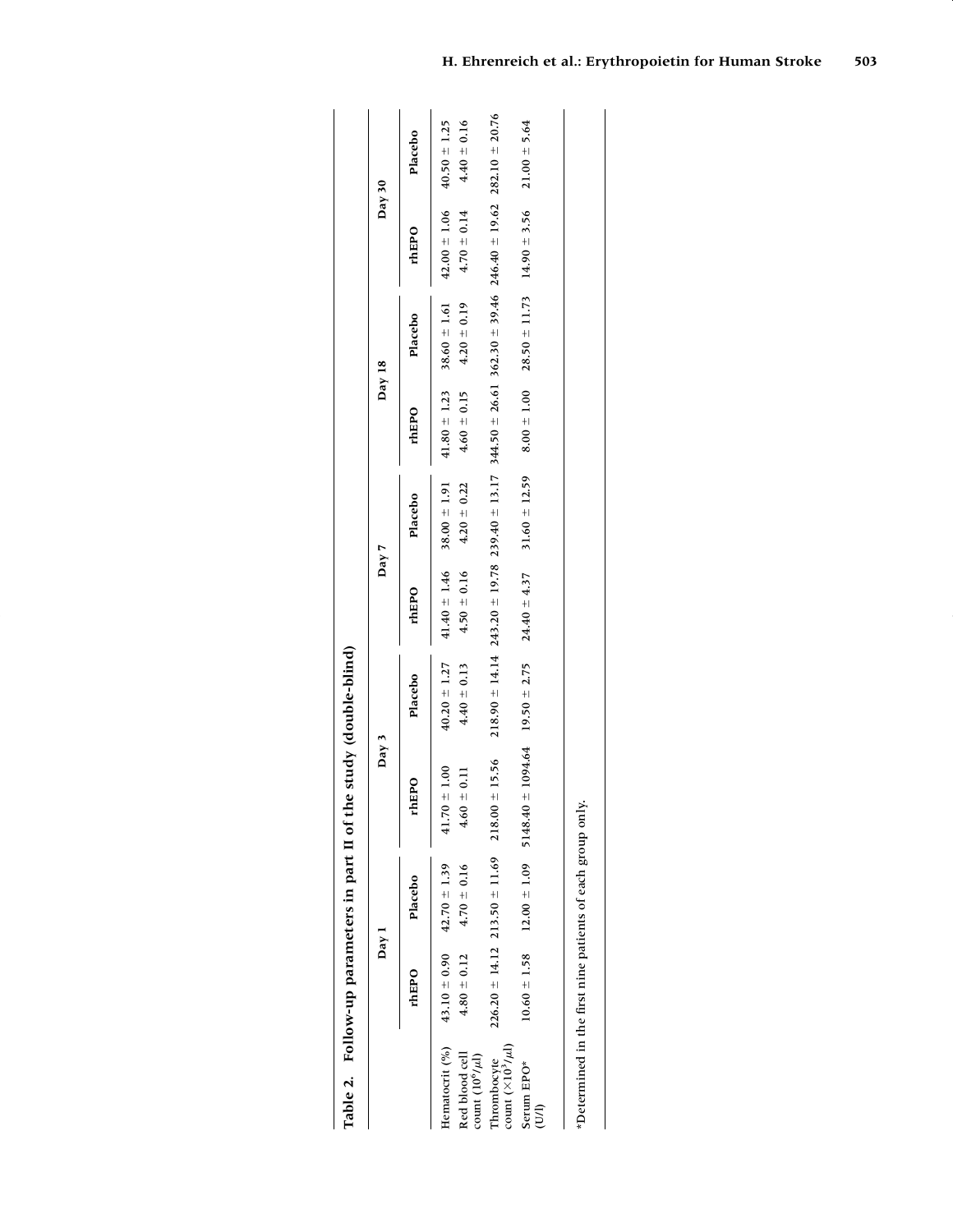EPO is within the moderately to severely affected patients.

Several design factors are likely responsible for the relative success of this small trial. The rigorous enrollment criteria for this study—selection of patients suffering from infarcts of the MCA territory only (for comparability of clinical and imaging data)—led to the inclusion in our center of less than 20% of the stroke patients, at the price of extending the duration of the study. Another advance of the present trial, and unique thus far (despite recent recommendations of MRI for early diagnosis of stroke [32]), are the three MRI sessions, on days 1 (emergency MRI), 3, and 18 (follow-up MRIs). These guarantee not only the exclusion of patients with transitory ischemic attacks (no signs in DWI) but also a more objective estimation of the real time window (DWI positive and FLAIR still essentially negative as inclusion criteria). On the other hand, at least one factor may have decreased the discriminative power of this study: the median severity of stroke upon admission was less than that in the only successful large scale trial to date (NIHSS of 11 versus 14) (1), whereas it was identical to the ECAAS II study (33). The enrollment of mildly affected patients seemingly reduced the magnitude of the beneficial effect in our study (Fig. 1B). It will therefore have to be considered to define a NIHSS cutoff (presumably  $>5$ ) for inclusion of patients in follow-up studies.

The results of this study are fully consistent with the efficacy of rhEPO observed in animal models of ischemic brain injury. The clear results obtained using a small group of patients with moderately severe strokes suggest that the effects of rhEPO are robust. Thus, a formal clinical efficacy trial will not likely require an excessively large enrollment. The availability of an apparently safe agent that can be given hours after the onset of ischemia will need confirmation by a larger trial with longer follow-up. Confirmation of these findings will then provide the basis for a generally applicable therapy for acute ischemic stroke.

Stroke therapy with rhEPO is not primarily aiming at re-opening of the feeding artery. This is the domain of rTPA and related substances. The neuroprotective approach using EPO is aimed at protecting potentially viable brain tissue from the spreading of death signals. EPO will in the future be of great value to add to the effect of clot-dissolving strategies and may even reduce reperfusion injury. The fact that a beneficial action can already be demonstrated in a pure neuroprotective study should actually be even more encouraging. Undoubtedly, a successful stroke therapy in the future will have to be a combined therapy. The present work prepares a hopeful ground for the neuroprotective part of this strategy. In other words, EPO is not a competitor of but complement to rTPA. In cases with contraindication to lysis (still  $>90\%$  of strokes), EPO alone will provide an alternative.

## **Acknowledgments**

This work has been supported in part by research grants from the Max-Planck Society and from Ortho Biotech Inc. to Dr Ehrenreich. We wish to thank Dr J. Donald Easton for valuable discussions.

#### **References**

- 1. The National Institute of Neurological Disorders and Stroke rt-PA Stroke Study Group. (1995) Tissue plasminogen activator for acute ischemic stroke. *N. Engl. J. Med.* **333:** 1581–1587.
- 2. Zhu Y, D'Andrea AD. (1994) The molecular physiology of erythropoietin and the erythropoietin receptor. *Curr. Opin. Hematol.* **1:** 113–118.
- 3. Jelkmann W. (1994) Biology of erythropoietin. *Clin. Invest.* **72:** S3–S10.
- 4. Brines ML, Ghezzi P, Keenan S, et al. (2000) From the cover: erythropoietin crosses the blood–brain barrier to protect against experimental brain injury. *Proc. Natl. Acad. Sci. U.S.A.* **97:** 10526–10531.
- 5. Juul SE, Anderson DK, Li Y, Christensen RD. (1998) Erythropoietin and erythropoietin receptor in the developing human central nervous system. *Pediatr. Res.* **43:** 40–49.
- 6. Marti HH, Wenger RH, Rivas LA, et al. (1996) Erythropoietin gene expression in human, monkey and murine brain. *Eur. J. Neurosci.* **8:** 666–676.
- 7. Morishita E, Masuda S, Nagao M, Yasuda Y, Sasaki R. (1997) Erythropoietin receptor is expressed in rat hippocampal and cerebral cortical neurons, and erythropoietin prevents in vitro glutamate-induced neuronal death. *Neuroscience* **76:** 105–116.
- 8. Lewczuk P, Hasselblatt M, Kamrowski-Kruck H, et al. (2000) Survival of hippocampal neurons in culture upon hypoxia: effect of erythropoietin. *Neuroreport* **11:** 3485–3488.
- 9. Bernaudin M, Bellail A, Marti HH, et al. (2000) Neurons and astrocytes express EPO mRNA: oxygen-sensing mechanisms that involve the redox-state of the brain. *Glia* **30:** 271–278.
- 10. Masuda S, Okano M, Yamagishi K, Nagao M, Ueda M, Sasaki R. (1994) A novel site of erythropoietin production. Oxygendependent production in cultured rat astrocytes. *J. Biol. Chem.* **269:** 19488–19493.
- 11. Sirén AL, Knerlich F, Poser W, Gleiter CH, Bruck W, Ehrenreich H. (2001) Erythropoietin and erythropoietin receptor in human ischemic/hypoxic brain. *Acta. Neuropathol. (Berl)* **101:** 271–276.
- 12. Bernaudin M, Marti HH, Roussel S, et al. (1999) A potential role for erythropoietin in focal permanent cerebral ischemia in mice. *J. Cereb. Blood Flow Metab.* **19:** 643–651.
- 13. Sadamoto Y, Igase K, Sakanaka M, et al. (1998) Erythropoietin prevents place navigation disability and cortical infarction in rats with permanent occlusion of the middle cerebral artery. *Biochem. Biophys. Res. Commun.* **253:** 26–32.
- 14. Sakanaka M, Wen TC, Matsuda S, et al. (1998) In vivo evidence that erythropoietin protects neurons from ischemic damage. *Proc. Natl. Acad. Sci. U.S.A.* **95:** 4635–4640.
- 15. Sirén AL, Fratelli M, Brines M, et al. (2001) Erythropoietin prevents neuronal apoptosis after cerebral ischemia and metabolic stress. *Proc. Natl. Acad. Sci. U.S.A.* **98:** 4044–4049.
- 16. Nagai A, Nakagawa E, Choi HB, Hatori K, Kobayashi S, Kim S U. (2001) Erythropoietin and erythropoietin receptors in human CNS neurons, astrocytes, microglia, and oligodendrocytes grown in culture. *J. Neuropathol. Exp. Neurol.* **60:** 386–392.
- 17. Sela S, Shurtz-Swirski R, Sharon R, et al. (2001) The polymorphonuclear leukocyte—a new target for erythropoietin. *Nephron* **88:** 205–210.
- 18. Herrmann M, Vos P, Wunderlich MT, de Bruijn CH, Lamers KJ. (2000) Release of glial tissue-specific proteins after acute stroke: a comparative analysis of serum concentrations of protein S-100B and glial fibrillary acidic protein. *Stroke* **31:** 2670–2677.
- 19. Wunderlich MT, Ebert AD, Kratz T, Goertler M, Jost S, Herrmann M. (1999) Early neurobehavioral outcome after stroke is related to release of neurobiochemical markers of brain damage. *Stroke* **30:** 1190–1195.